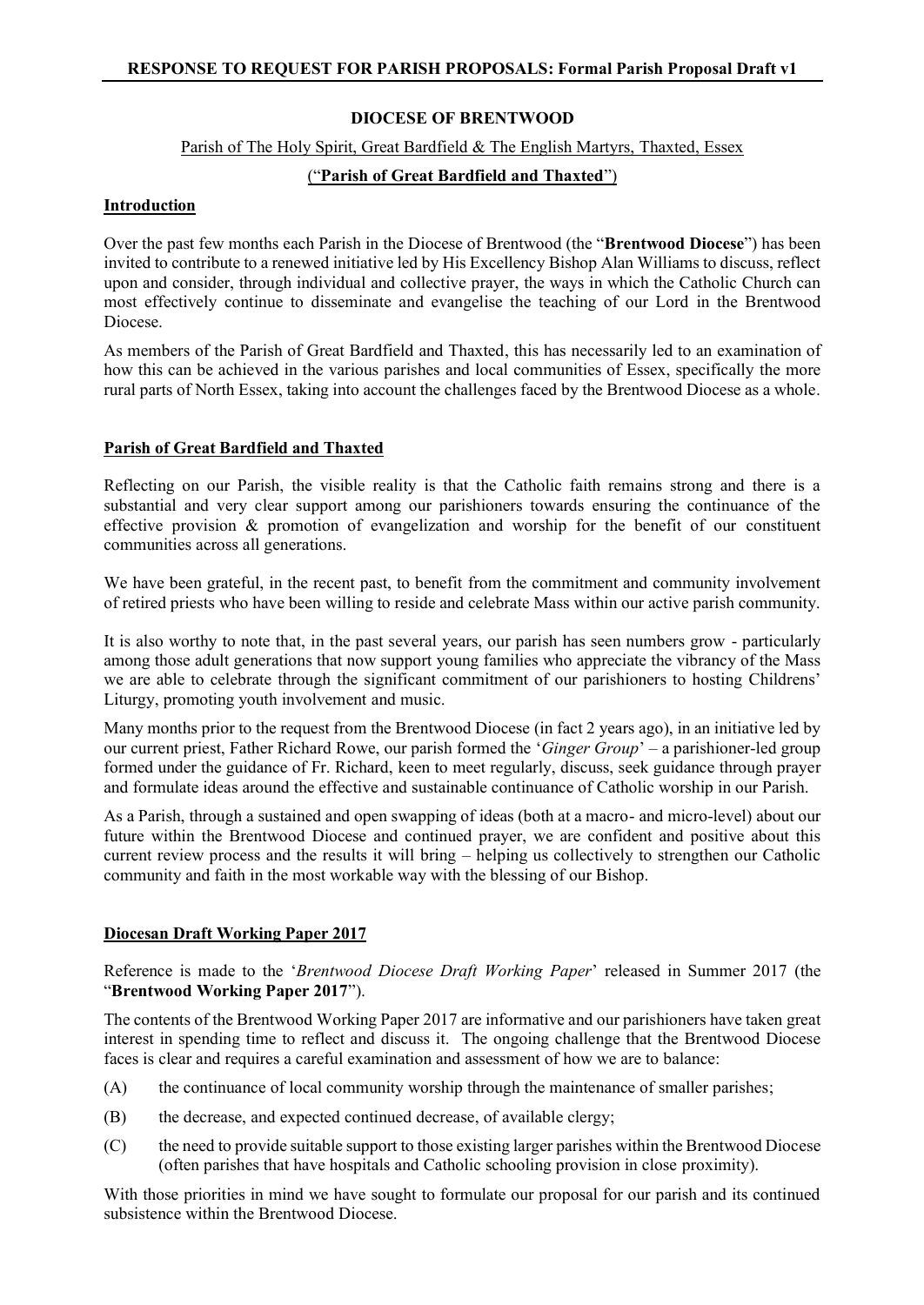## **Our Formal Parish Proposal (FPP)**

We set out below our proposal for the Parish of Great Bardfield and Thaxted for further consideration by the Brentwood Diocese. It is split into three proposed, potentially malleable, but foreseeable time periods.

## **(A) Short Term**

- 1. We remain a vibrant Catholic community and enjoy regular weekday and weekend worship. Our numbers at Mass, most certainly on Sundays, Holy Days and other celebratory days in the Liturgical Calendar, are consistent and growing.
- 2. We are blessed to have an active Priest in Charge in the parish and our hope in the short term, at least for as long as Fr. Richard is willing, well enough, and feels strong and able to continue to serve our Parish, is that we can maintain our current position as a separate Parish serving the Catholic communities of Great Bardfield and Thaxted (and surrounding areas).
- 3. We will sustain some short-term funding obligations to maintain and sustain our Parish buildings in order to fulfil our short-term goals and comply with any already known, or arising, Health & Safety/ Fire Regulations /legislative requirements - these are under active consideration, have the support and available funding of the Parish Council and therefore present no immediate issue to the Brentwood Diocese.
- 4. Our Parish Council and our parishioners remain committed to sustaining and maintaining a local place of worship for Great Bardfield and Thaxted parishioners, and are taking steps to endorse and renew our collective commitment to the parish community, at whose heart is devotion to the Holy Mass that is vibrant, embraces childrens' liturgy, encourages adult and family fellowship and stimulates and informs the development of our Catholic community.
- 5. We have included within the Short Term strategic planning an option, for further consideration, whereby the parish attempts already to reduce the workload on Fr Richard, who is already past his formal retirement age of 75, so as to improve the sustainability of his priestly service. This is even more sensitive now that Fr Martin's absence on long term convalescence and recuperation is being covered by Fr Richard saying a Saturday evening Sunday vigil Mass at Great Dunmow.
- 6. One suggestion is to rationalize weekend services into *one* Sunday Mass at *one* location. One advantage of such a measure is to attempt to draw the parish community closer together in worship, which will serve us well as we face the uncertainties of future change.
- 7. We remain committed to the approach set out above in the short to medium term (hopefully, the next 3-5 years, maybe beyond), provided we can remain self-sustaining with a Parish Priest allocation (including a resident or non-resident retired Priest) and Parish funding.
- 8. We would ask the Brentwood Diocese to support the approach being taken by the Parish Council that is set out above in the short to medium term.

## **(B) Medium Term**

- 1. We have land and buildings to support and maintain a retired priest (or priests) at The Church of the Holy Spirit in Great Bardfield. **NB**: Fr Richard does not currently need to use these facilities but that is due to his own personal circumstances of having a property in Thaxted.
- 2. The residential premises on the ground floor of the church premises (the presbytery apartment) is not utilised at present and would benefit from some upgrading. However the apartment is spacious and the upgrading cost would not be very significant if they were to be taken into account alongside an ability to continue meaningful Catholic activities and Mass at Great Bardfield for the benefit of the Parish of Great Bardfield and Thaxted (and other surrounding areas of North Essex in the future).
- 3. This is an '*open*' option that we would like to consider and discuss further at such time as consideration turns to look at future suitable economic investment into the maintenance of more rural parishes that will in the future continue to hold demographic significance within the Brentwood Diocese (or any successor thereof).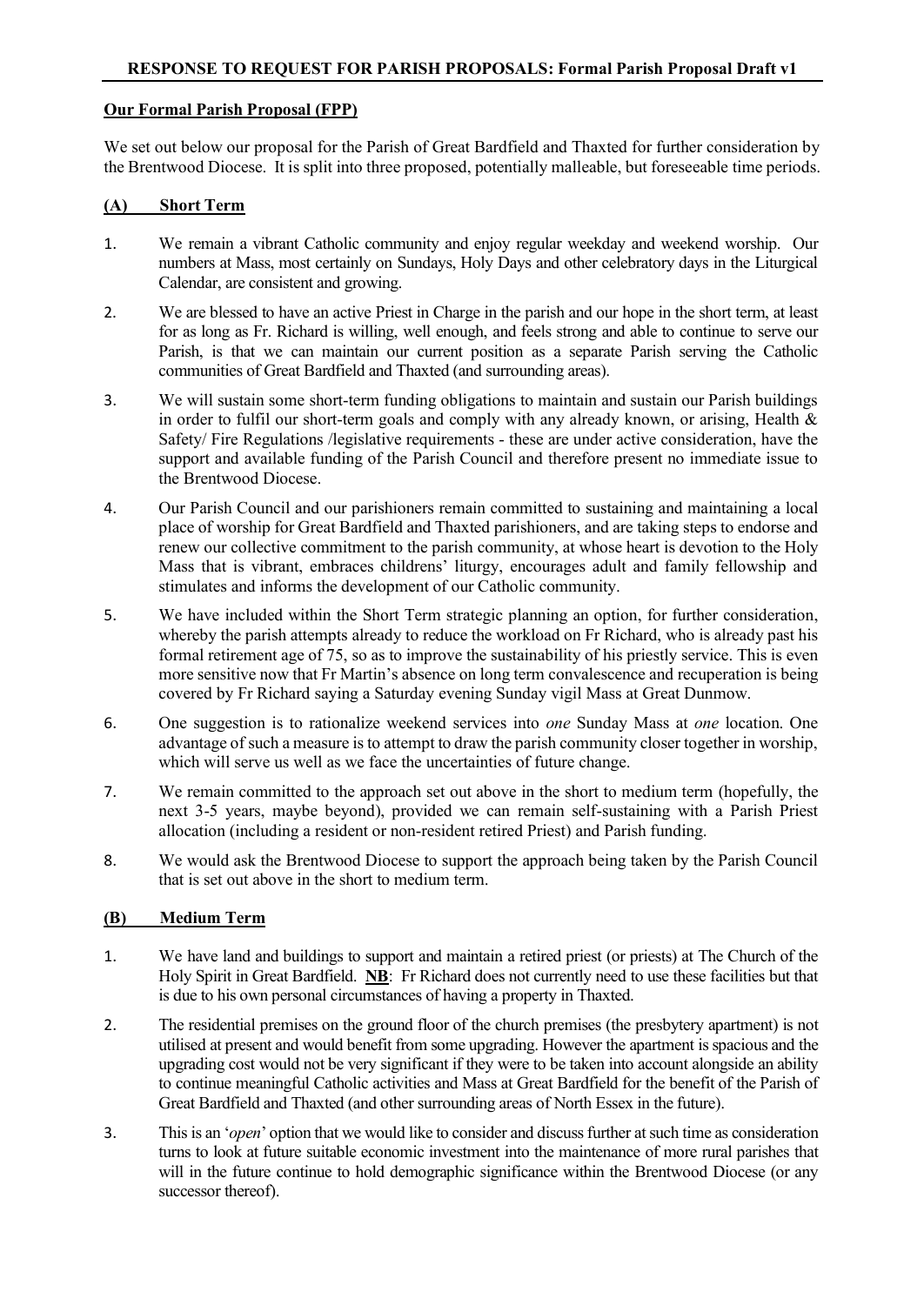- 4. We could imagine such uses of the buildings at Great Bardfield, if not for a resident, active, full-time assigned parish priest (which we accept is unlikely given the demographics), might include one or more of the following four options, abbreviated as **'the Five Rs'**:
	- a) **'Rooky'**: a first parish for a newly ordained and dynamic novice priest, seeking to gain experience and find his feet. Best do this in a parish that is not overly demanding, but which will nevertheless stretch him in its geographic footprint, spread and variety of needs, and help him grow, develop and mature.
	- b) **'Roster'**: an occasional weekend 'bolt-hole'served by peripatetic priests, which could be managed on a roster basis for diocesan clergy, meeting the parish needs on a scheduled Rota basis over the church calendar year, eg 4 priests visiting once a month for the weekend, or alternatively perhaps 12 priests visiting on a seasonal quarterly basis.
	- c) **'Rotation'**: a temporary location for priests, similar to being on sabbatical, whereby they do a stint at our parish as parish priest of between one and two years perhaps, with a pre-determined moveon date, to better pace their priestly careers and manage the energy and stamina required for their long-haul ministry, and to mitigate against the risk of pastoral 'burn out'.
	- d) **'Retreat'**: a temporary retreat apartment for clergy, offered to priests by the Bishop on an 'as needs' basis, offering a quiet, attractive, secluded rural village location to re-charge and/or alleviate the many stresses of urban priestly life, where the vibrant and caring parish community in many ways are welcoming and actually largely autonomous, being mainly self-organising and selfsufficient. Great Barfield would therefore function as an oasis of calm and peace at which priests could recharge their batteries. and return to their basis home parishes revitalized and refreshed.
	- e) **'Retirement'**: a permanent home for retirement-age priest(s), assigned with lighter parish duties, as now, and as in previous years.
- 5. The adjoining premises, the House of Our Lady, is similarly in need of major repair and refurbishment, but could be either treated as part of the Medium Term plan for the parish offering accommodation options of mutual interest to both our parish and the care-of-priests throughout the diocese. Or it could be segregated and rented out for its income.

# **(C) Long Term**

- 1. We have also discussed on a longer-term basis the establishment of a so-called 'Super Parish', whereby a new church, with parish hall facilities, and a new Catholic or associated Catholic school can be situated at a suitable edge of town site, whether that be Saffron Walden and/or Great Dunmow, or elsewhere within parishioner 'commuting' range.
- 2. Many house building programmes are anticipated in the areas around Great Dunmow, Braintree and Saffron Walden.
- 3. Our parishioners are open to the possibility of moving to or 'merging' with another parish to the extent that is the result of the consultation of the Brentwood Diocese for the longer term. Flexibility and change are certainly concepts that the younger Catholic generations are more willing to accept. This does, however, present real difficulties for the older members of more rural Catholic parish communities that wish to be part of a Catholic community (in fact rely on it) and attend Mass. We assume these considerations and the availability of pooled or Church-provided transport will be taken into account.
- 4. We can't be sure yet how these proposed plans will unfold. However, we need to keep our close eye on them and our strategic opportunities and priorities over the next 5-10 years to ensure that our current "rural" Catholic parishes are not prejudiced, unnecessarily or too early.
- 5. Whatever the longer term plans are, we must and will willingly accept that, faced with this uncertainty and development, members of our Parish may choose to go elsewhere in furtherance of their faith and worship at this time or at any point in the future, or even lapse.